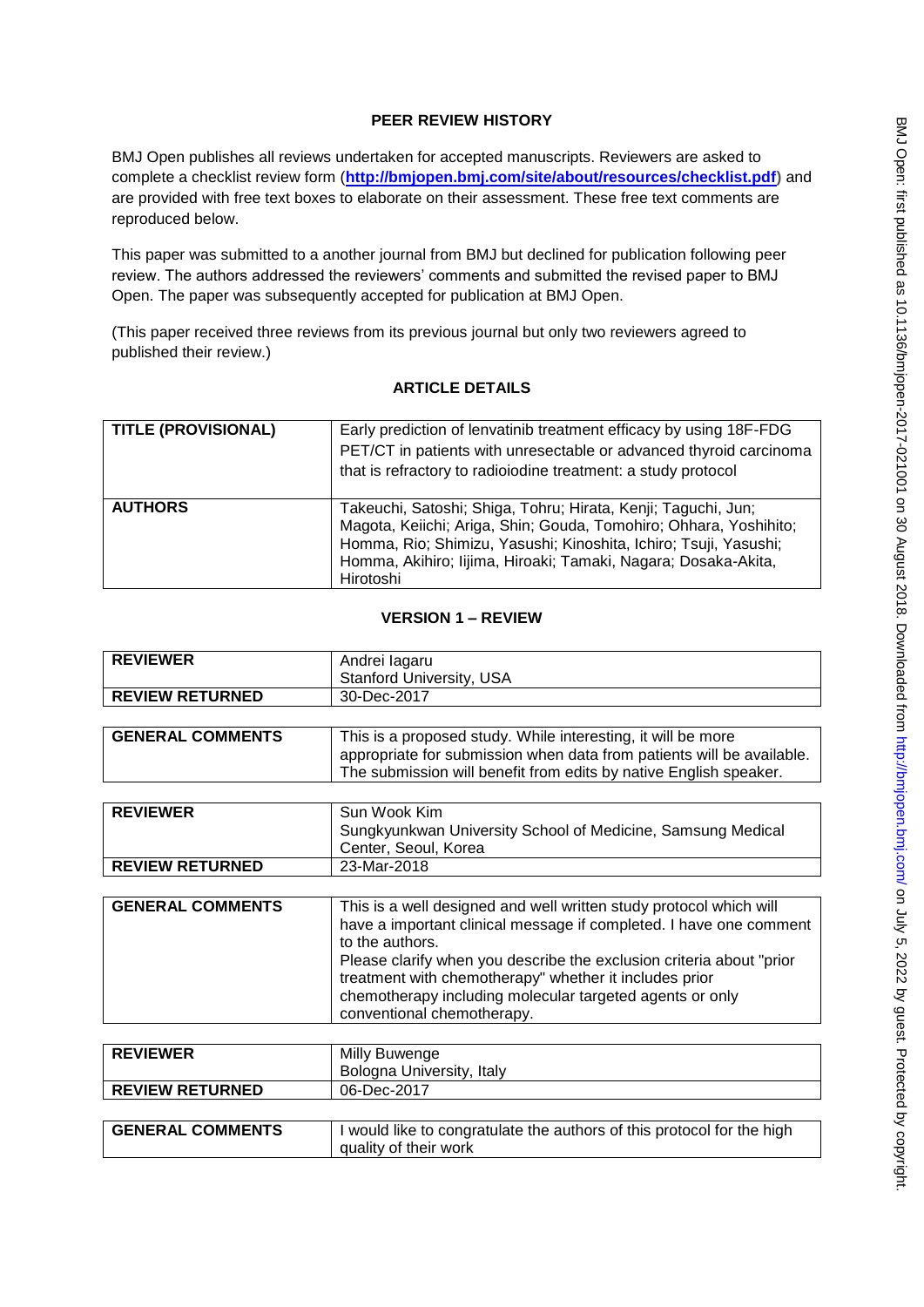# **VERSION 1 – AUTHOR RESPONSE**

#### **Response to Reviewer #1**

*"While interesting, it will be more appropriate for submission when data from patients will be available. The submission will benefit from edits by native English speaker."*

We have added an estimated time for data availability (page 9, lines 4–6). Additionally, we have had our manuscript re-edited by a professional English language editing service.

#### **Responses to Reviewer #2**

*"Please clarify when you describe the exclusion criteria about "prior treatment with chemotherapy" whether it includes prior chemotherapy including molecular targeted agents or only conventional chemotherapy."*

We thank the reviewer for pointing out the lack of clarity, and we have now identified the prior treatments (page 8, line 11).

### **Responses to Reviewer #3**

*"I would like to congratulate the authors of this protocol for the high quality of their work."*

We thank the reviewer for his or her kind words.

#### **Editorial Requests**

*1. "- Please revise your title so that it includes your study design. This is the preferred format for the journal. The study design should also be a lot clearer throughout the manuscript. "*

*"- Please carefully proofread your manuscript before submitting the revision e.g. in the title: "a protocol study" should be "a study protocol"*